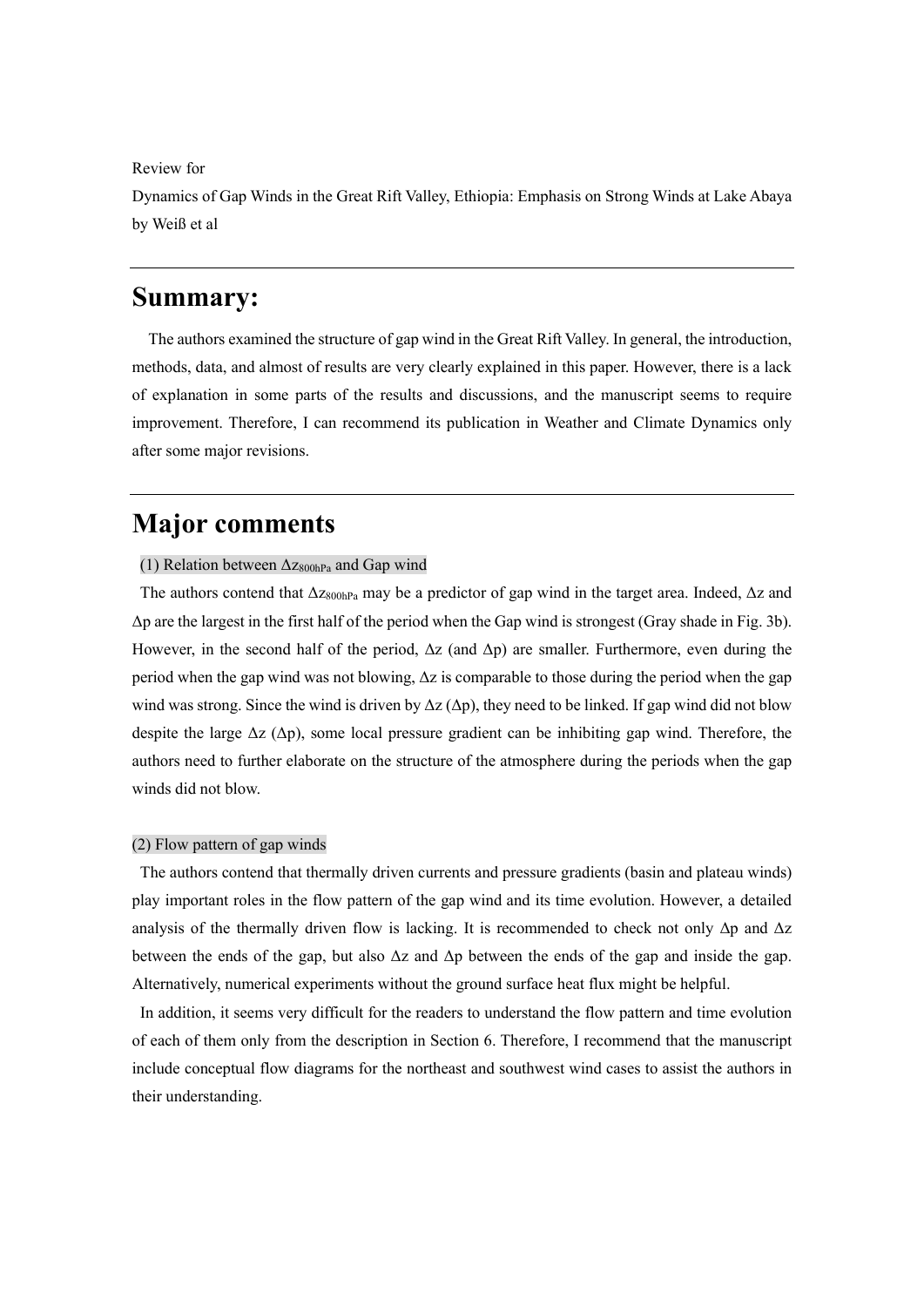# (3) Hydraulic theory

The authors contend that the localized strong winds at Lake Abaya in the southwesterly wind case were caused by a transition from subcritical to supercritical flow. What is the basis for this? It could simply be that the flow path has become narrower, and the wind velocity has increased. The authors should clearly show that the characteristics of the southwesterly wind cases are consistent with the qualitative characteristics of the transition flows.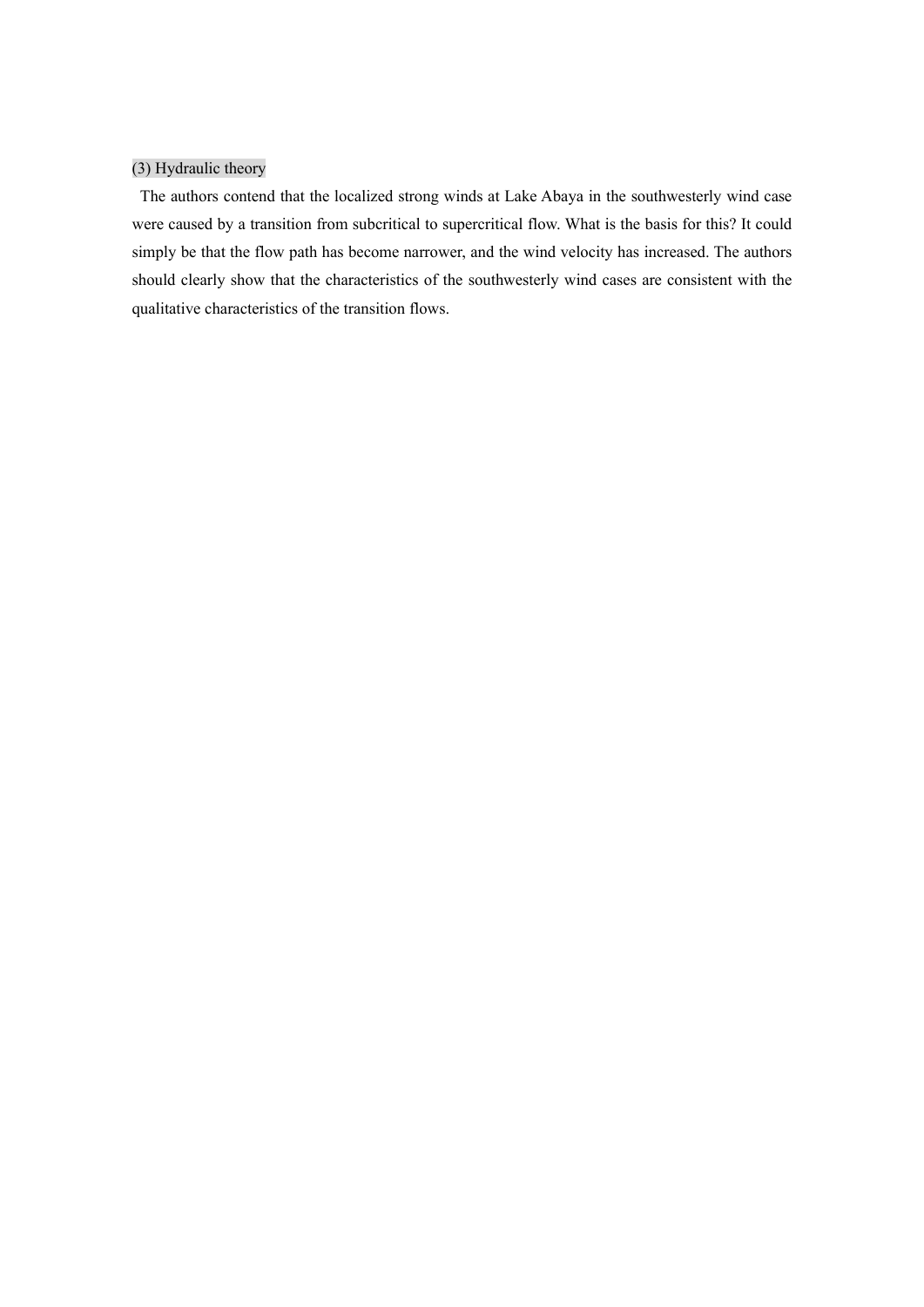# **Specific comments**

# (1) L92

evens -->events

# (2) L111

domian --> domain

# (3) L134

What is your basis for this assumption?

### (4) L140

Why is it warm advection here?

# (5) L143

What is responsible for this pressure gradient? Synoptic scale phenomena, temperature differences, or other things?

(6) L147

Why is the ITCZ not clearly visible from this figure?

# (7) L150

Figure 2b shows that there is cold air advection from the southwest, but cold air advection from the Indian Ocean (southeast) does not appear to be present. Could you please explain exactly what you mean?

# (8) L155

What do you mean by "the large-scale flow" here? On the flip side, did the large-scale flow not affect the gap winds in the first case? How did you determine the impact of the large-scale field from Figure 2?

#### (9) L170

Could you please indicate the time zone of the target area, e.g. in the introduction?

# (10)L179

The authors need to explain why  $\Delta p(\Delta z)$  does not match the gap wind strength.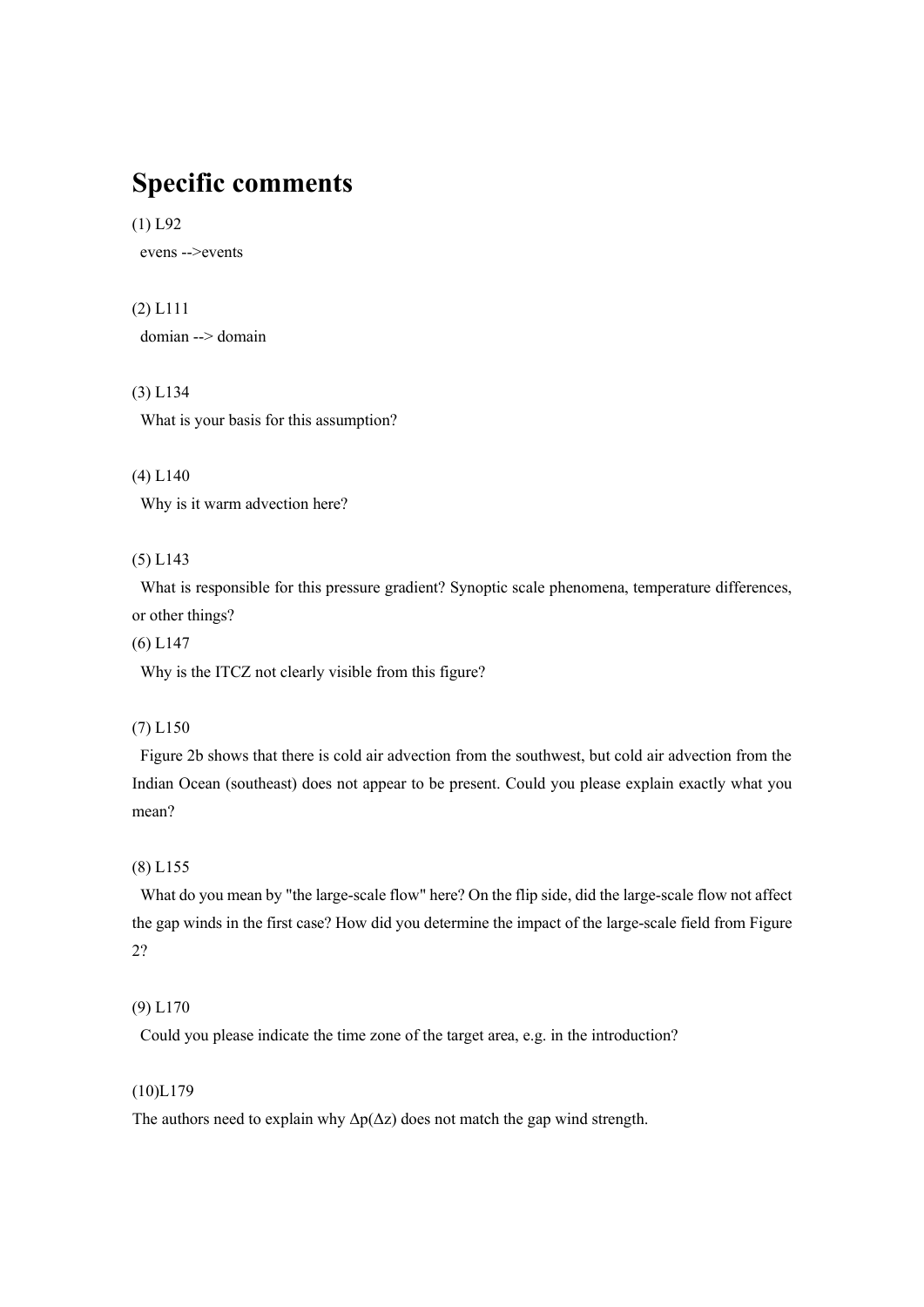#### (11) L188

tow  $\rightarrow$  two

#### (12) L229

I think we should break the line because the topic has changed.

# (13) L231

Are you referring to the local acceleration between GA and CN in Figure 6c? If so, it would be better to add something like "between GA and CN" to make it easier for the readers to identify the location.

#### (14) L289

In what ways do you think this local acceleration resembles the transition from subcritical to supercritical flow? It could simply be that the flow path has become narrower, and the wind velocity has increased (Venturi effect).

In addition, in the transition from supercritical flow to subcritical flow (the front of the Gap wind), a flow discontinuity such as a hydraulic jump is thought to occur. What is the cause of the lack of hydraulic jump at the head of this local acceleration region?

#### (15) L299

Are these local accelerations caused by the same reason as the local accelerations over Lake Abaya?

#### (16) L321

"distance of 800 km"

Where is the distance between? I don't think there were any observation points as far apart as 800 km in your manuscript.

#### (17) L323

Indeed,  $\Delta z$  and  $\Delta p$  are the largest in the first half of the period when the Gap wind is strongest (Gray shade in Fig. 3b). However, in the second half of the period, (and  $\Delta p$ ) are smaller. Furthermore, even during the period when the gap wind was not blowing, Δz is comparable to those during the period when the gap wind was strong. This hardly suggests that  $\Delta z$  can be a useful predictor of gap winds in the target area.

Since the wind is driven by  $\Delta z$  ( $\Delta p$ ), they need to be linked. If gap wind did not blow despite the large  $\Delta z$  ( $\Delta p$ ), some local pressure gradient can be inhibiting gap wind. However, Therefore, the authors need to further elaborate on the structure of the atmosphere during the periods when the gap